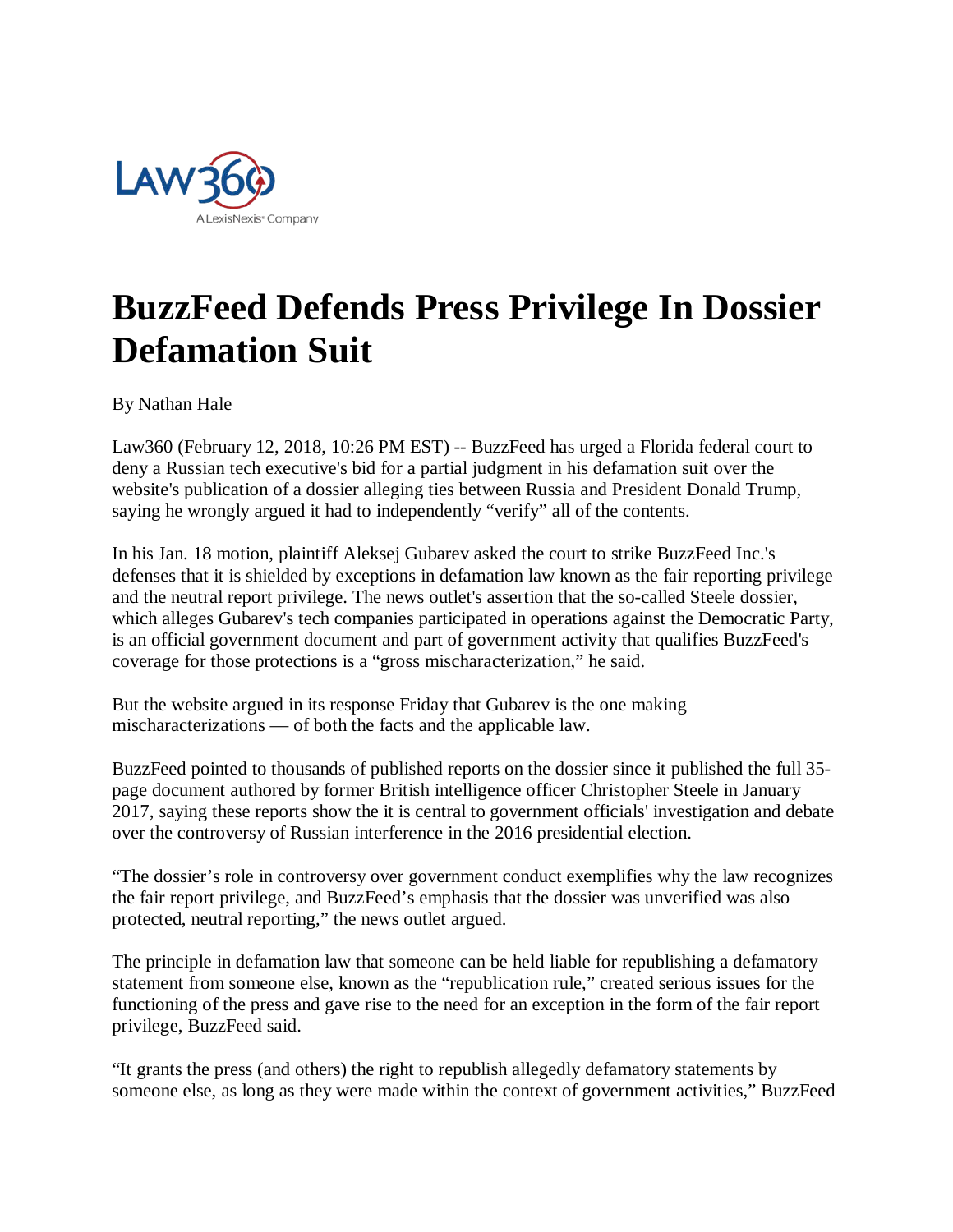said, adding that the privilege also protects the publication of government documents.

"Importantly, if a document is protected by the privilege, the press 'has no duty to determine the accuracy of the information contained' in the document," BuzzFeed argued, quoting from New York state case law.

In terms of factual mischaracterizations, Gubarev's motion errs in asserting that none of the official actions involving the Steele dossier, including the ongoing FBI investigation, qualifies as an "official proceeding" under applicable New York state law because they are nonpublic, BuzzFeed argued.

BuzzFeed also rebutted Gubarev's claim that the fair reporting privilege cannot apply because its story never reported about any actual ties between the dossier and official activity.

"Here, the article and its hyperlinked sources [to stories by CNN and Mother Jones] plainly 'indicate' that the dossier is a 'document' that was a 'part of' at least a half-dozen different official actions undertaken by all three branches of government," BuzzFeed said. "After reading the article and its linked-to sources, it is far from 'impossible' for readers to understand that the dossier was the subject of government activity."

Similarly, BuzzFeed argued that, contrary to Gubarev's assertion about ambiguity regarding the neutral report privilege's recognition under Florida law, "the privilege protects 'disinterested and neutral reporting' by the media about newsworthy matters."

As an alternative to denial of Gubarev's motion, BuzzFeed suggested the court find that it is really a premature argument for summary judgment and defer consideration until discovery has been completed.

"If nothing else, plaintiffs' motion makes it obvious that the merit of these affirmative defenses cannot be resolved on the pleadings in this case, at least in their present form," BuzzFeed said. "While the parties agree that the fair and neutral report privileges will ultimately present questions for the court, both questions require the application of legal principles to a specific factual record."

Gubarev, who is the CEO of XBT Holding SA, an internet hosting and web development company based in Luxembourg, originally filed suit in Broward County court in February 2017, accusing BuzzFeed and Editor-in-Chief Ben Smith of defamation.

His complaint centers around a portion at the end of the dossier asserting that XBT and Floridabased subsidiary Webzilla Inc. had been transmitting viruses, planting bugs, stealing data and generally conducting "altering operations" against the Democratic Party's leadership. According to the complaint, the dossier mentioned Gubarev specifically, calling him one of the "significant players" in the operations.

However, Gubarev alleges, none of these statements have "any basis in fact whatsoever."